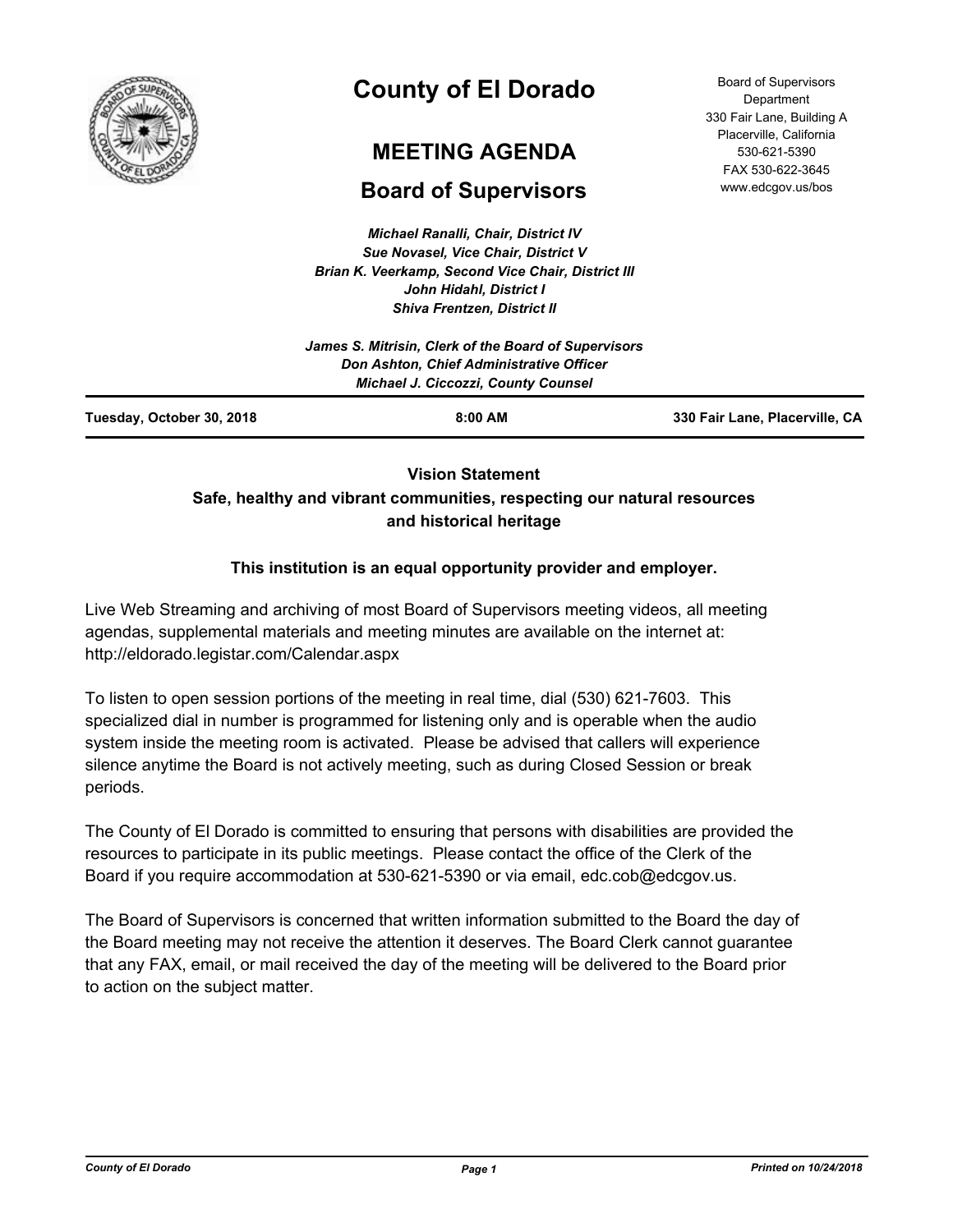The Board meets simultaneously as the Board of Supervisors and the Board of Directors of the Air Quality Management District, In-Home Supportive Services, Public Housing Authority, Redevelopment Agency and other Special Districts.

For Purposes of the Brown Act § 54954.2 (a), the numbered items on this Agenda give a brief description of each item of business to be transacted or discussed. Recommendations of the staff, as shown, do not prevent the Board from taking other action.

Materials related to an item on this Agenda submitted to the Board of Supervisors after distribution of the agenda packet are available for inspection during normal business hours in the public viewing packet located in Building A, 330 Fair Lane, Placerville or in the Board Clerk's Office located at the same address. Such documents are also available on the Board of Supervisors' Meeting Agenda webpage subject to staff's ability to post the documents before the meeting.

## **PROTOCOLS FOR PUBLIC COMMENT**

Public comment will be received at designated periods as called by the Board Chair.

Public comment on items scheduled for Closed Session will be received before the Board recesses to Closed Session.

Except with the consent of the Board, individuals shall be allowed to speak to an item only once.

On December 5, 2017 the Board adopted the following protocol relative to public comment periods:

Time for public input will be provided at every Board of Supervisors meeting. Individuals will have three minutes to address the Board. Individuals authorized by organizations will have three minutes to present organizational positions and perspectives and may request additional time, up to five minutes. At the discretion of the Board, time to speak by any individual may be modified.

A total of 20 minutes will be allocated for public comment during Open Forum and for each agenda item to be discussed. Public comment on certain agenda items designated and approved by the Board may be treated differently with specific time limits per speaker or a limit on the total amount of time designated for public comment. It is the intent of the Board that quasi-judicial matters have additional flexibility depending upon the nature of the issue.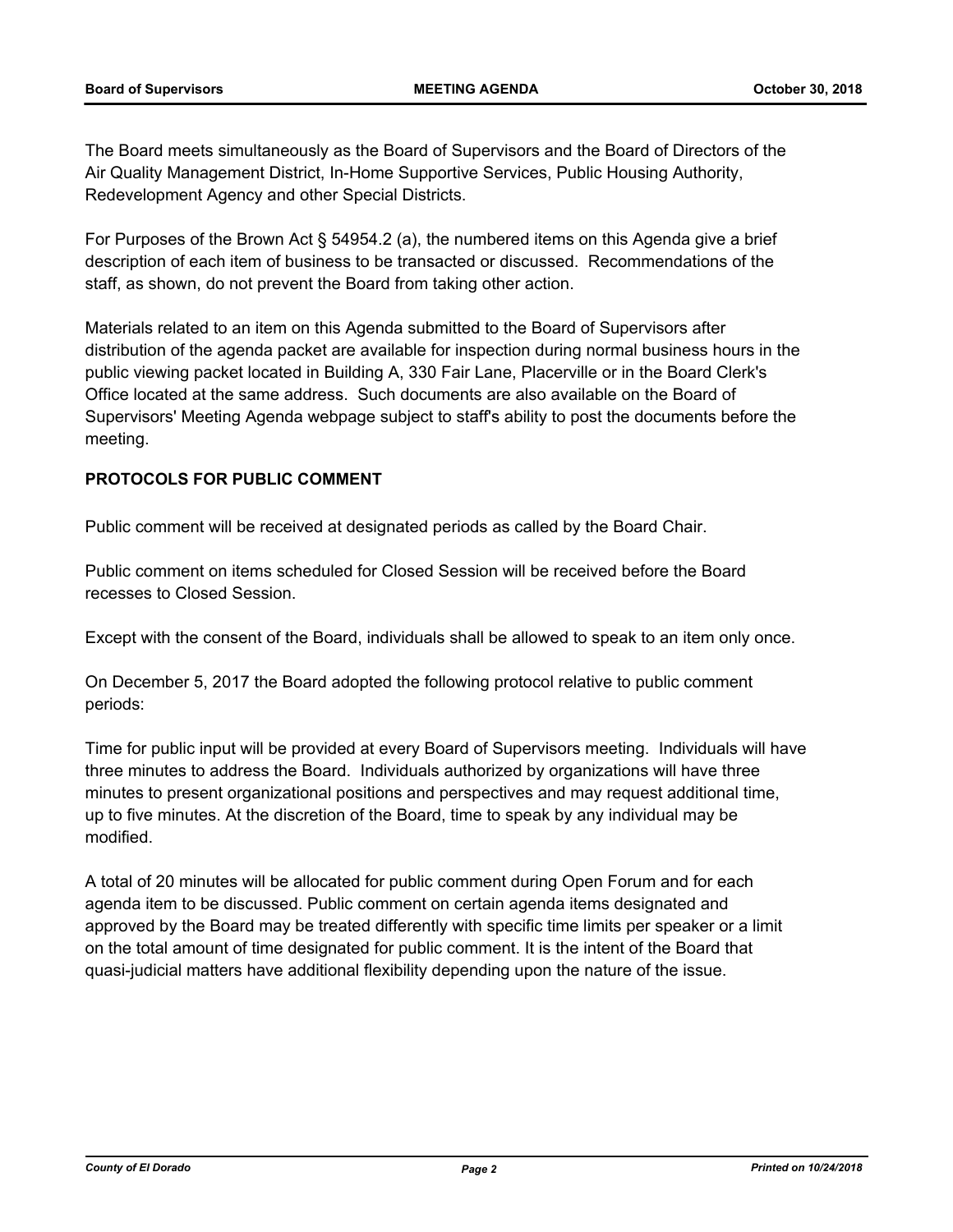Individual Board members may ask clarifying questions but will not engage in substantive dialogue with persons providing input to the Board.

If a person providing input to the Board creates a disruption by refusing to follow Board guidelines, the Chair of the Board may take the following actions.

Step 1. Request the person adhere to Board guidelines. If the person refuses, the Chair may ask the Clerk to turn off the speaker's microphone.

Step 2. If the disruption continues, the Chair may order a recess of the Board meeting.

Step 3. If the disruption continues, the Chair may order the removal of the person from the Board meeting.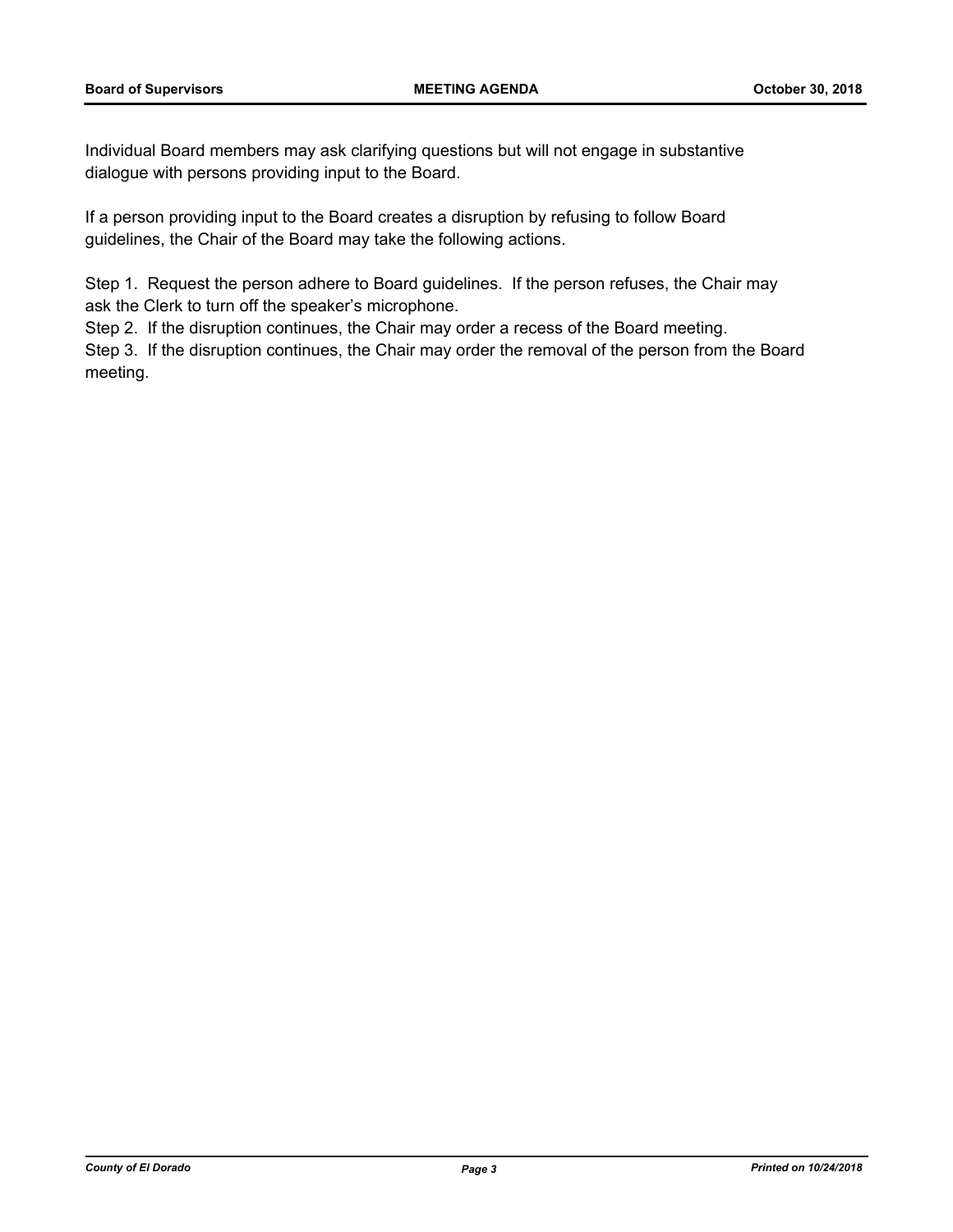## **8:00 A.M. - CALL TO ORDER AND RECESS TO CLOSED SESSIONS**

### **9:00 A.M. - RECONVENE TO OPEN SESSION AND CLOSED SESSION REPORTS**

### **INVOCATION AND PLEDGE OF ALLEGIANCE TO THE FLAG**

### **ADOPTION OF THE AGENDA AND APPROVAL OF CONSENT CALENDAR**

The Board may make any necessary additions, deletions or corrections to the agenda including moving items to or from the Consent Calendar and adopt the agenda and the Consent Calendar with one single vote. A Board member may request an item be removed from the Consent Calendar for discussion and separate Board action. At the appropriate time as called by the Board Chair, members of the public may make a comment on matters on the Consent Calendar prior to Board action.

### **OPEN FORUM**

Open Forum is an opportunity for members of the public to address the Board of Supervisors on subject matter that is not on their meeting agenda and within their jurisdiction. Public comments during Open Forum are limited to three minutes per person. Individuals authorized by organizations will have three minutes to present organizational positions and perspectives and may request additional time, up to five minutes. The total amount of time reserved for Open Forum is 20 Minutes.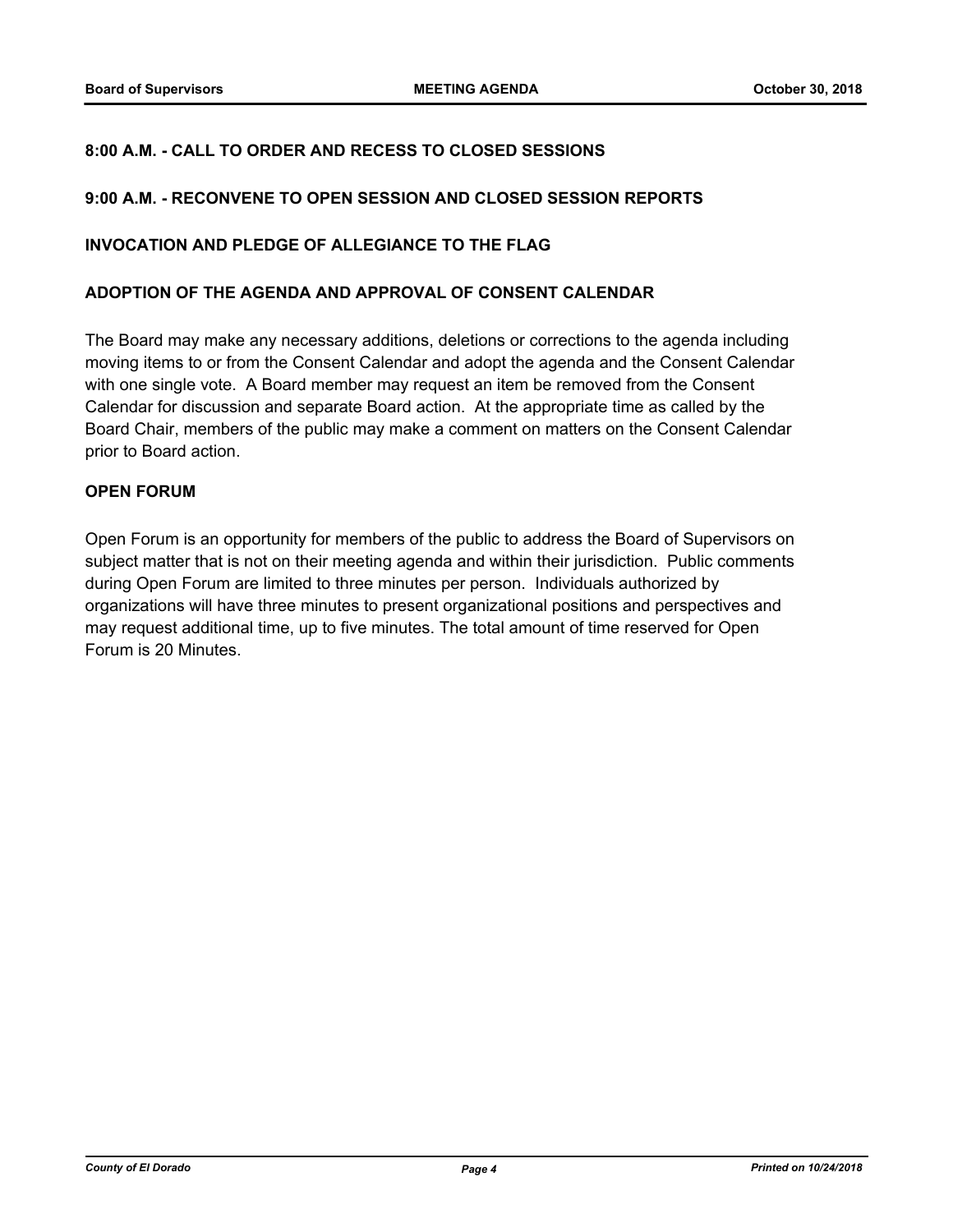### **CONSENT CALENDAR**

**1.** [18-1665](http://eldorado.legistar.com/gateway.aspx?m=l&id=/matter.aspx?key=25016) Clerk of the Board recommending the Board approve the Minutes from the regular meeting of the Board on October 16, 2018.

### **GENERAL GOVERNMENT - CONSENT ITEMS**

- **2.** [18-1687](http://eldorado.legistar.com/gateway.aspx?m=l&id=/matter.aspx?key=25038) Assessor, Auditor-Controller and Treasurer/Tax Collector recommending the Board receive and file an update relative to the implementation of the Megabyte Property Tax System.
- **3.** [18-1669](http://eldorado.legistar.com/gateway.aspx?m=l&id=/matter.aspx?key=25020) Chief Administrative Office and Auditor-Controller's Office recommending the Board approve and ratify the attached schedule of budget amendments reflecting final Fiscal Year 2017-18 fund balance numbers and related offsetting entries to balance each affected fund, for inclusion in the Fiscal Year 2018-19 Adopted Budget, and made pursuant to the Fiscal Year 2018-19 Adopted Budget Resolution (209-2018). It is recommended that the Board approve and ratify the schedule of budget amendments with a 4/5 vote.

**FUNDING:** Countywide Budget.

**4.** [18-1586](http://eldorado.legistar.com/gateway.aspx?m=l&id=/matter.aspx?key=24937) Chief Administrative Office, Facilities Division, recommending the Board authorize the Chair to sign Agreement for Services 3138 with The Gordian Group, Inc., doing business in California as The Mellon Group, to provide Job Order Contracting administration services for a five year term (November 5, 2018 through November 4, 2023) and a not-to-exceed amount of \$500,000.

**FUNDING:** Accumulated Capital Outlay Fund.

**5.** [18-1645](http://eldorado.legistar.com/gateway.aspx?m=l&id=/matter.aspx?key=24996) Chief Administrative Office, Facilities Division, recommending the Board: 1) Authorize the Facilities Manager to sign the PG&E Interconnection Agreement as related to the County's Solar Project; and 2) Authorize the Facilities Manager to sign any future documents related to the Interconnection Agreement for the County's Solar Project pending County Counsel and Risk review and approval.

**FUNDING:** Accumulative Capital Outlay Fund.

**6.** [18-1565](http://eldorado.legistar.com/gateway.aspx?m=l&id=/matter.aspx?key=24916) Chief Administrative Office, Parks Division, recommending the Board: 1) Find that the real property located at the end of Red Hook Trail APN 101-220-19, a 26 acre parcel, is not required for public use; and 2) Declare the property as surplus and direct staff to begin the process of sale or disposition of the property.

**FUNDING:** N/A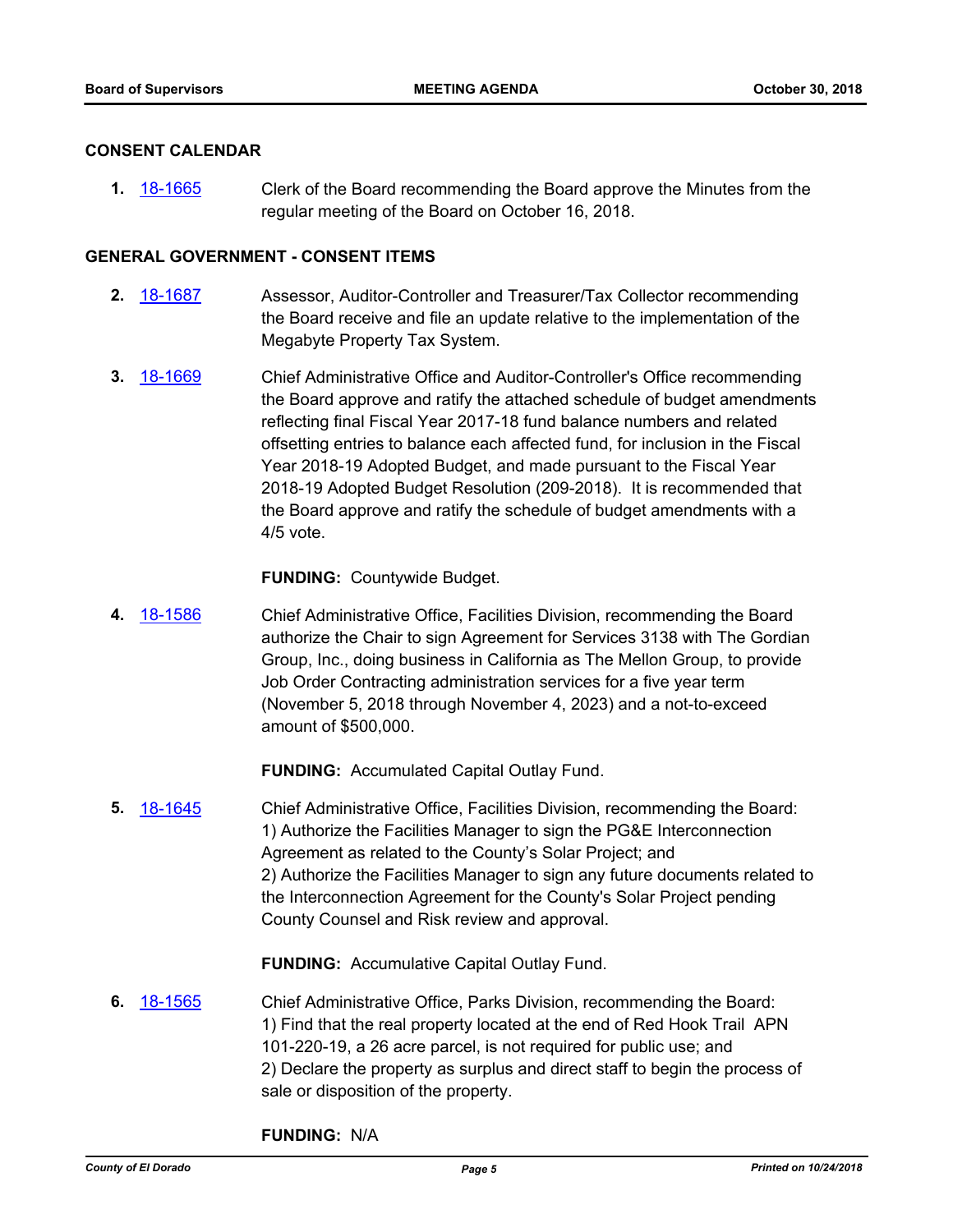**7.** [18-1510](http://eldorado.legistar.com/gateway.aspx?m=l&id=/matter.aspx?key=24861) Chief Administrative Office, Procurement and Contracts Division, recommending the Board approve the following: 1) Make findings in accordance with Ordinance 3.13.030 that it is more feasible and economical to engage an outside contractor for the provision of routine monitoring, maintenance and repair services and on-call maintenance and emergency repair services for the access control systems at various County-operated facilities than to create new County job classifications and procure and maintain specialized equipment; and 2) Authorize the Purchasing Agent, or designee, to execute Amendment II to Agreement for Services 022-S1711 (FENIX 50) with Sonitrol of Sacramento, LLC to increase the total amount of said Agreement by \$50,000 for a revised not-to-exceed amount of \$350,000 with no change to the current three-year term.

**FUNDING:** General and non-General Fund.

**8.** [18-1614](http://eldorado.legistar.com/gateway.aspx?m=l&id=/matter.aspx?key=24965) Chief Administrative Office, Procurement and Contracts Division, presenting a list of County surplus property and recommending the Board so declare and authorize disposal of same in accordance with the procedures outlined in the County's Purchasing Ordinance, Chapter 3.12 and Section 3.12.220 thereof.

### **FUNDING:** Various.

- **9.** [18-1602](http://eldorado.legistar.com/gateway.aspx?m=l&id=/matter.aspx?key=24953) Clerk of the Board recommending the Board adopt and authorize the Chair to sign Resolution **230-2018** establishing the 2019 regular meeting calendar of the Board of Supervisors.
- **10.** [18-1629](http://eldorado.legistar.com/gateway.aspx?m=l&id=/matter.aspx?key=24980) Clerk of the Board and Supervisor Novasel, based upon the recommendation of the Tahoe Resource Conservation District, recommending the Board make the following appointments to the Tahoe Resource Conservation District: 1) Appoint Jason Burke, Director (Vacant), Term Expiration 11/12/2021 (Four-year term); 2) Reappointment Harold Singer and Carl Ribaudo to the Tahoe Resource Conservation District for four-year terms to expire 11/1/2022. (Current terms expire on 11/01/2018)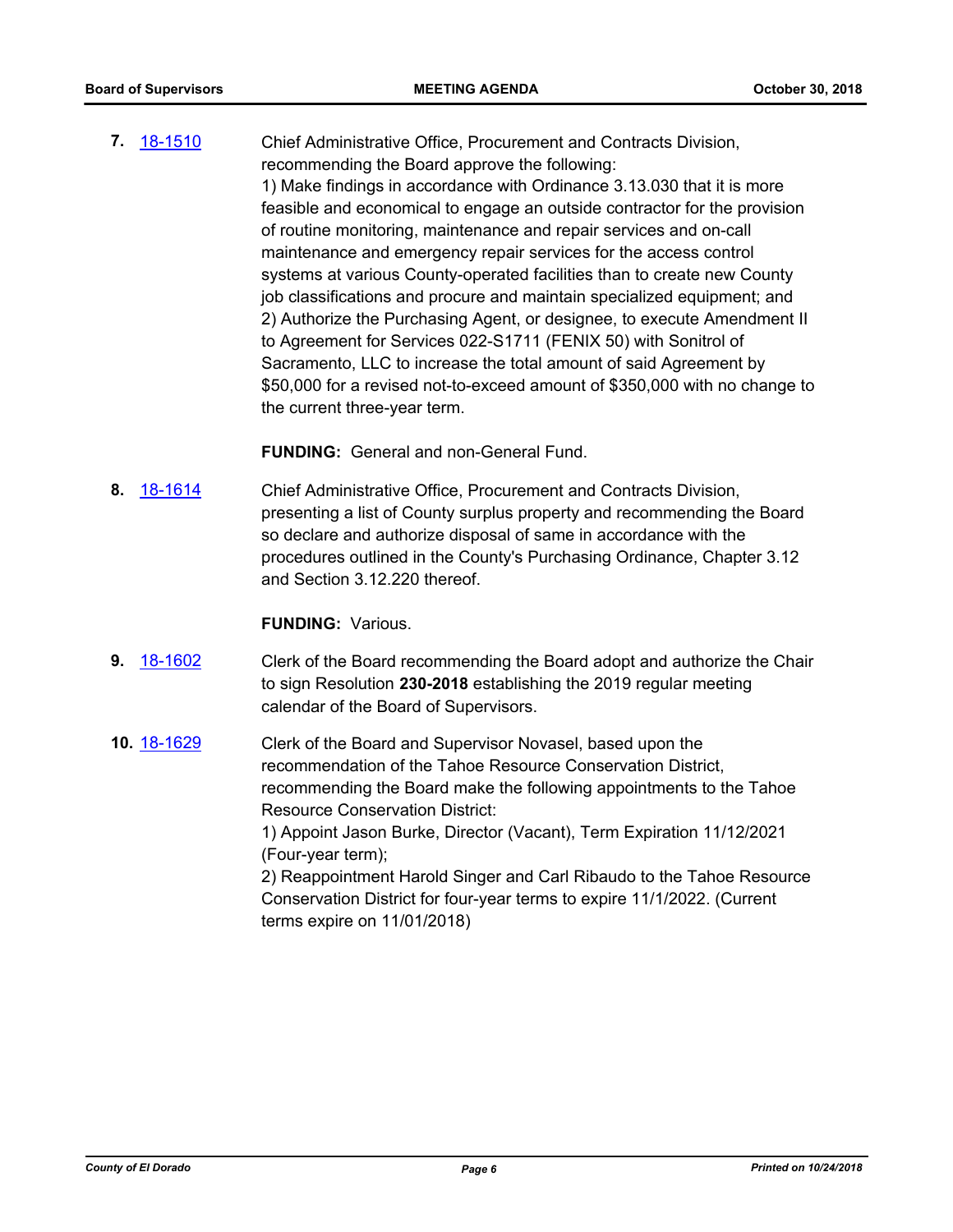**11.** [18-1545](http://eldorado.legistar.com/gateway.aspx?m=l&id=/matter.aspx?key=24896) Human Resources Department recommending the Board adopt and authorize the Chair to sign Resolution **229-2018** adopting the County's Salary Schedule to: 1) Comply with the California Public Employees' Retirement System reporting requirements; and 2) Comply with Government Code sections 20636 and 7522.34(a) as well as California Code of Regulations 570.5.

### **FUNDING:** N/A

**12.** [18-1662](http://eldorado.legistar.com/gateway.aspx?m=l&id=/matter.aspx?key=25013) Human Resources Department recommending the Board: 1) Approve and adopt the revised class specifications for the Human Resources Department: Risk Technician (Title Change from Risk Management Technician) and Risk Analyst I/II (Title Change from Risk Management Analyst I/II); and 2) Adopt and authorize the Chair to sign Resolution **231-2018** approving the following title changes: Risk Management Technician to Risk Technician and Risk Management Analyst I/II to Risk Analyst I/II.

### **FUNDING:** N/A

**13.** [18-1418](http://eldorado.legistar.com/gateway.aspx?m=l&id=/matter.aspx?key=24770) Human Resources Department, Risk Management Division, recommending the Board approve and authorize the Chair to sign perpetual Agreement for Services 3360 with York Risk Services Group, Inc. to provide administration services for worker's compensation claims opened prior to September 1, 2018, with a term beginning November 1, 2018 and to be renewed automatically for successive one-year terms and a total not-to-exceed amount of \$208,233 for the first year of service.

**FUNDING:** Workers' Compensation Internal Service Fund

**14.** [18-1598](http://eldorado.legistar.com/gateway.aspx?m=l&id=/matter.aspx?key=24949) Recorder-Clerk-Registrar of Voters recommending the Board: 1) Approve and authorize the Recorder-Clerk/Registrar of Voters to accept the DRAM (Dynamic Random Access Memory) Settlement Fund grant agreement in the amount of \$198,000, for the purchase of ADA-compliant online balloting portals from LiveBallot, for a consortium of five (5) participating counties, include El Dorado County; and 2) Approve and authorize the Recorder-Clerk/Registrar of Voters, or designee, to execute the DRAM Settlement Fund grant agreement and submit any financial or programmatic documents as required to accept the DRAM grant funding.

> **FUNDING:** Settlement agreement through the United States District Court of the Northern District of California.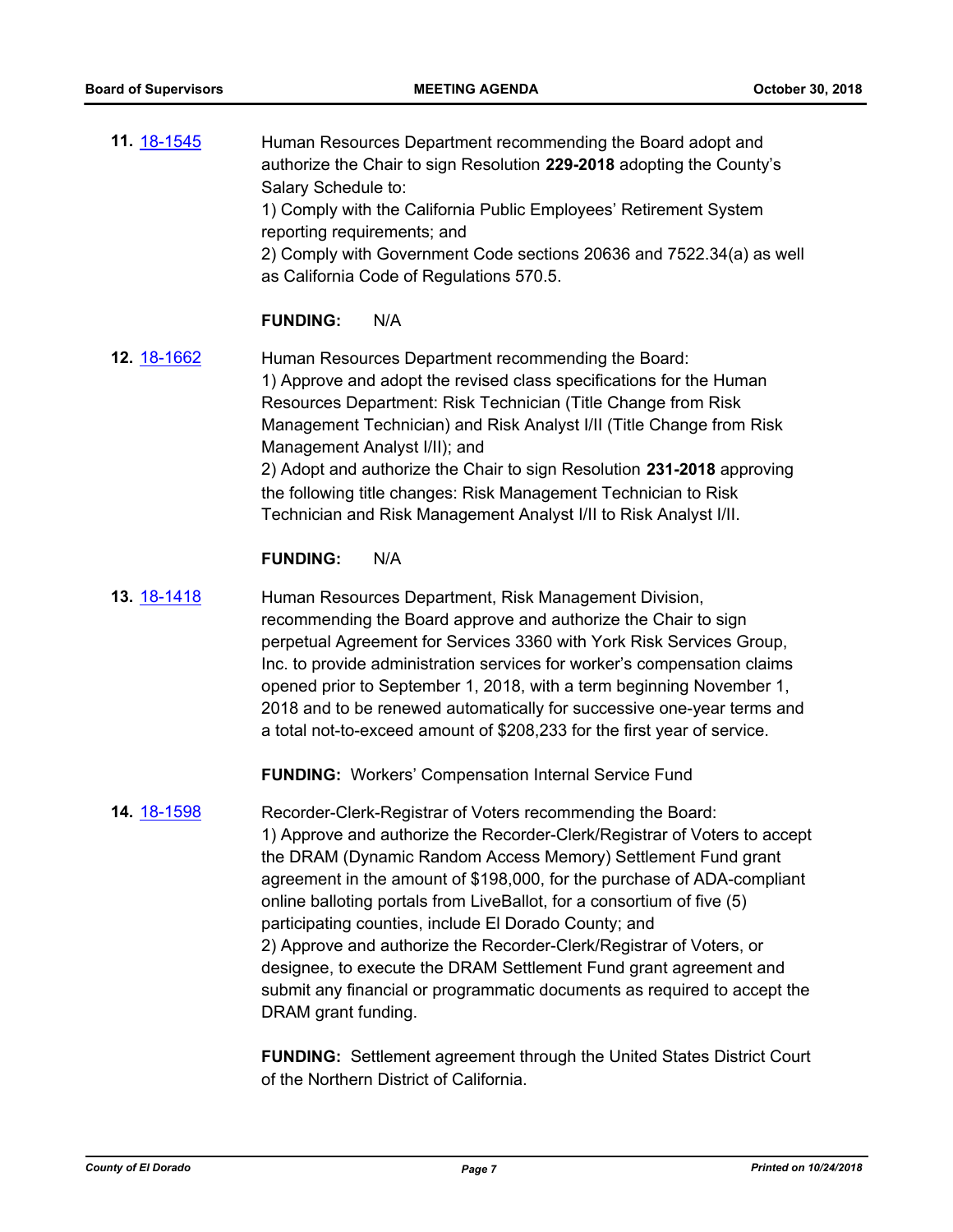**15.** [18-1677](http://eldorado.legistar.com/gateway.aspx?m=l&id=/matter.aspx?key=25028) Supervisor Hidahl recommending the Board authorize funding in the amount of \$1,000 for replacement holiday lights for the Moni Gilmore Senior Center in El Dorado Hills and direct the Chief Administrative Officer, or designee, to return to the Board with a funding agreement for consideration.

**FUNDING:** Community Funding.

- **16.** [18-1691](http://eldorado.legistar.com/gateway.aspx?m=l&id=/matter.aspx?key=25042) Supervisor Ranalli recommending the Board approve and authorize the Chair to sign a letter in support of the nomination of Pat Dwyer for the 2019 Wildfire Mitigation Awards. The National Wildfire Mitigation Awards recognize outstanding service in wildfire mitigation efforts to increase community wildfire risk reduction on the ground.
- **17.** [16-0305](http://eldorado.legistar.com/gateway.aspx?m=l&id=/matter.aspx?key=20961) Supervisor Ranalli recommending the Board find that a state of emergency continues to exist in El Dorado County as a result of unprecedented tree mortality due to drought conditions and related bark beetle infestations. (Cont. 10/16/18, Item 5)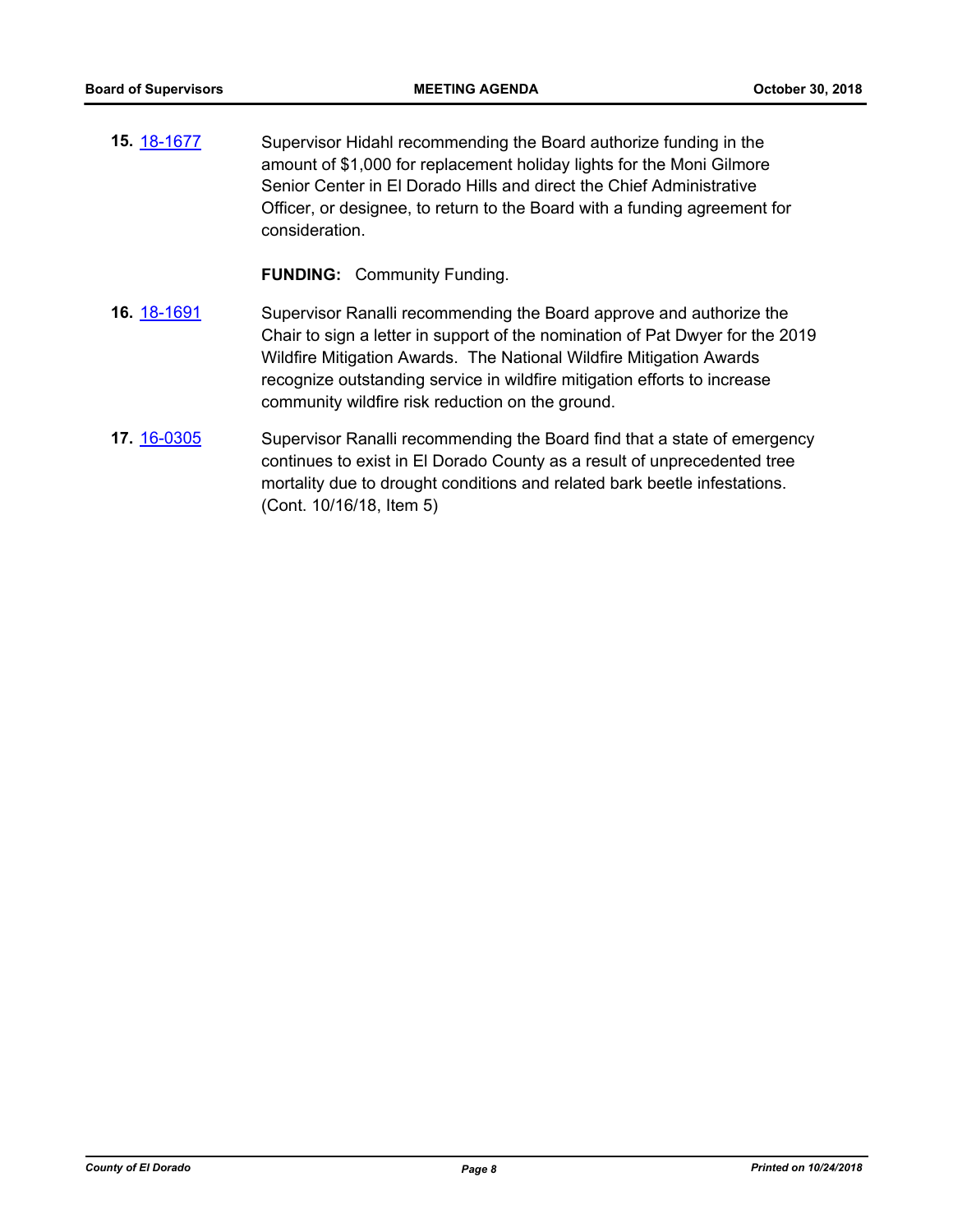#### **HEALTH AND HUMAN SERVICES - CONSENT ITEMS**

**18.** [18-1479](http://eldorado.legistar.com/gateway.aspx?m=l&id=/matter.aspx?key=24830) Health and Human Services Agency recommending the Board: 1) Adopt and authorize the Chair to sign Resolution **227-2018**, thereby authorizing the continuation of the Assisted Outpatient Treatment Program in County of El Dorado, also known as Laura's Law, with an identified funding total of \$34,862 in fiscal year 2018-2019 to fund costs related to HHSA's continuum of behavioral health services, for adults with severe mental illness; and

2) Find that no voluntary services shall be reduced as a result of the continuation of the Assisted Outpatient Treatment Program.

**FUNDING:** Funded with a blend of State AB109 Realignment funds (71%) and Mental Health Services Act (MHSA) funds (29%).

**19.** [18-1660](http://eldorado.legistar.com/gateway.aspx?m=l&id=/matter.aspx?key=25011) Health and Human Services Agency recommending the Board: 1) Approve and authorize the Chair to sign Agreement 3440 with AT&T Corporation for switch programming, and ongoing services related to the 2-1-1 El Dorado project, for a total of \$3,977 one time and \$180 plus applicable surcharges and taxes annually, effective upon execution and automatically renewing for one year periods until terminated by one of the parties thereto;

> 2) Delegate authority to the Purchasing Agent to execute further one time and perpetual agreements with telephone and wireless service providers specific to implementing 2-1-1 services, including telephone switch programming, each with a not-to-exceed amount of \$69,877, including non-financial agreements, contingent upon approval by Information Technologies, County Counsel and Risk Management; and 3) Delegate authority to the Purchasing Agent to execute amendments related to 2-1-1 services, if any, including amendments that do not increase the maximum dollar amount or change the term of the Agreement, and contingent upon approval by County Counsel and Risk Management, and HHSA will notify the Board of such amendments on an annual basis.

**FUNDING:** 100% General Fund.

# **20.** [18-1504](http://eldorado.legistar.com/gateway.aspx?m=l&id=/matter.aspx?key=24855) Library Department recommending the Board approve and authorize the Chair to sign Amendment III to Agreement 178-S1141/350 with Sirsi Dynix for \$2,370 for one Standard Interchange Protocol 2.0 (SIP2) interface to allow a connection between SirsiDynix library operating software and EnvisionWare public computer management software.

**FUNDING:** Library Taxes and General Fund.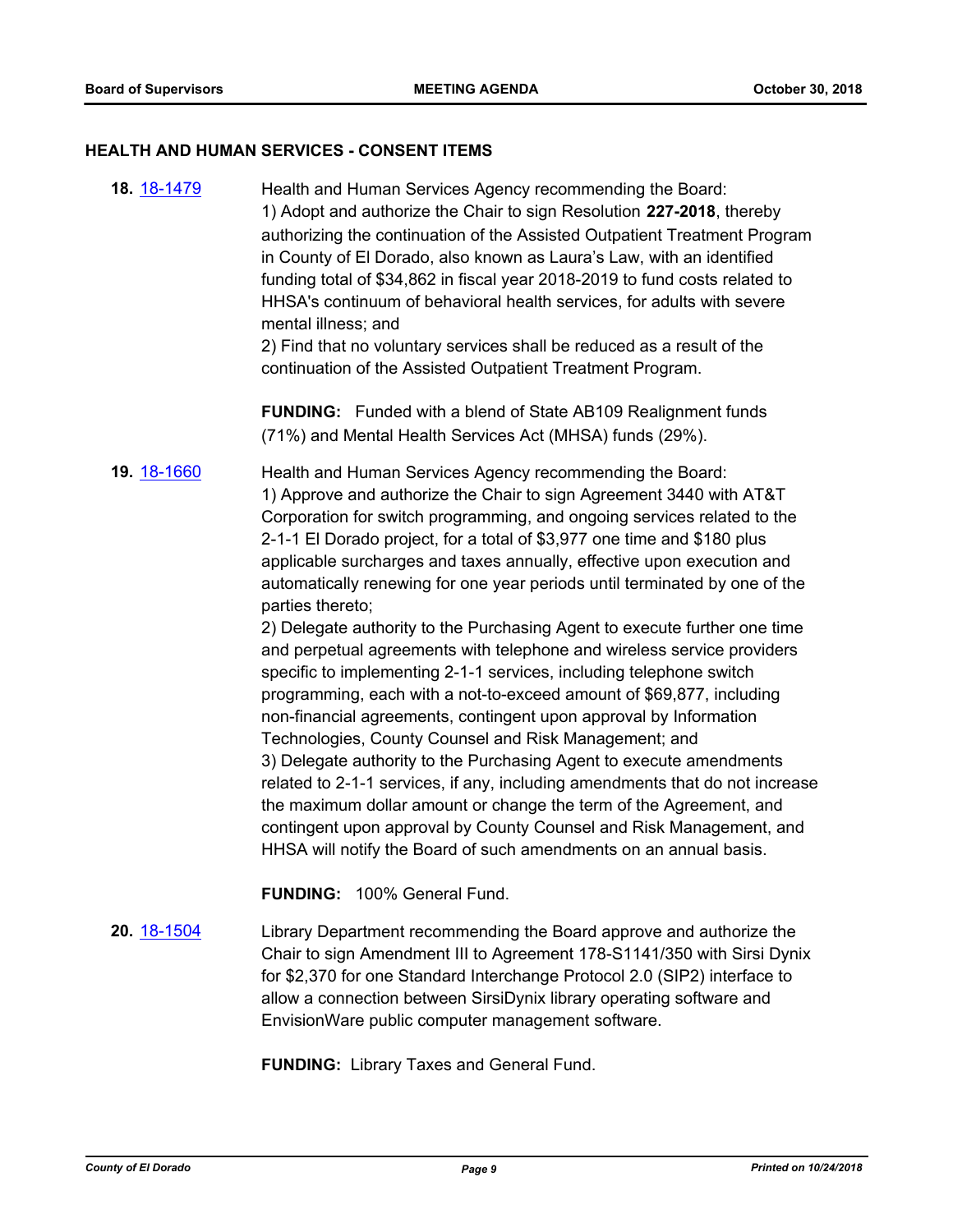#### **LAND USE AND DEVELOPMENT - CONSENT ITEMS**

**21.** [18-1583](http://eldorado.legistar.com/gateway.aspx?m=l&id=/matter.aspx?key=24934) Community Development Services, Environmental Management Department, recommending the Board approve and authorize the Chair to sign the Third Amendment to Agreement for Services 181-S1511 (FENIX 355) with Accela, Inc., to extend the term two additional years through October 31, 2020, to increase the total amount of the Agreement by \$79,112.07 for a not-to-exceed amount of \$279,112.07, to include a new license and fee schedule to cover the extended term, and to include other minor administrative changes as necessary, with no changes to the scope of work, for EnvisionConnect software licensing and support services.

**FUNDING:** Non-General Fund / Permit Fees.

**22.** [18-1536](http://eldorado.legistar.com/gateway.aspx?m=l&id=/matter.aspx?key=24887) Community Development Services, Department of Transportation, recommending the Board adopt and authorize the Chair to sign Resolution **228-2018** authorizing the submittal of applications to the State of California, Department of Resources Recycling and Recovery, for all eligible Grant Programs. This resolution would be in effect for a period of five (5) years from the effective date of the resolution or until rescinded by the Board.

**FUNDING:** California Department of Resources Recycling and Recovery.

**23.** [18-1436](http://eldorado.legistar.com/gateway.aspx?m=l&id=/matter.aspx?key=24788) Community Development Services, Department of Transportation, recommending the Board approve and authorize the Chair to sign First Amendment to Agreement to Make Subdivision Improvements for Class 1 Subdivision between County and Owner, RREF II-RD Willows, LLC for Promontory Village Center Lot 8, TM 13-1513 (AGMT 18-54805), extending the performance period to October 27, 2019.

**FUNDING:** Developer Funded.

**24.** [18-1414](http://eldorado.legistar.com/gateway.aspx?m=l&id=/matter.aspx?key=24766) Community Development Services, Department of Transportation, recommending the Board consider the following regarding temporary housing of snow removal crews:

> 1) Approve and authorize the Chair to sign Lease Agreement 3373 with Betsy Wise, as Lessor, for temporary housing located at 932 Kiowa Drive in South Lake Tahoe, in the amount of \$12,500, to commence on November 1, 2018, and terminate on March 31, 2019, with leasing options for three subsequent winters; and

2) Authorize the Director of Transportation to sign the letter to the Lessor, when exercising the option to lease the premises for each of the three subsequent winters, if needed.

**FUNDING:** Road Fund.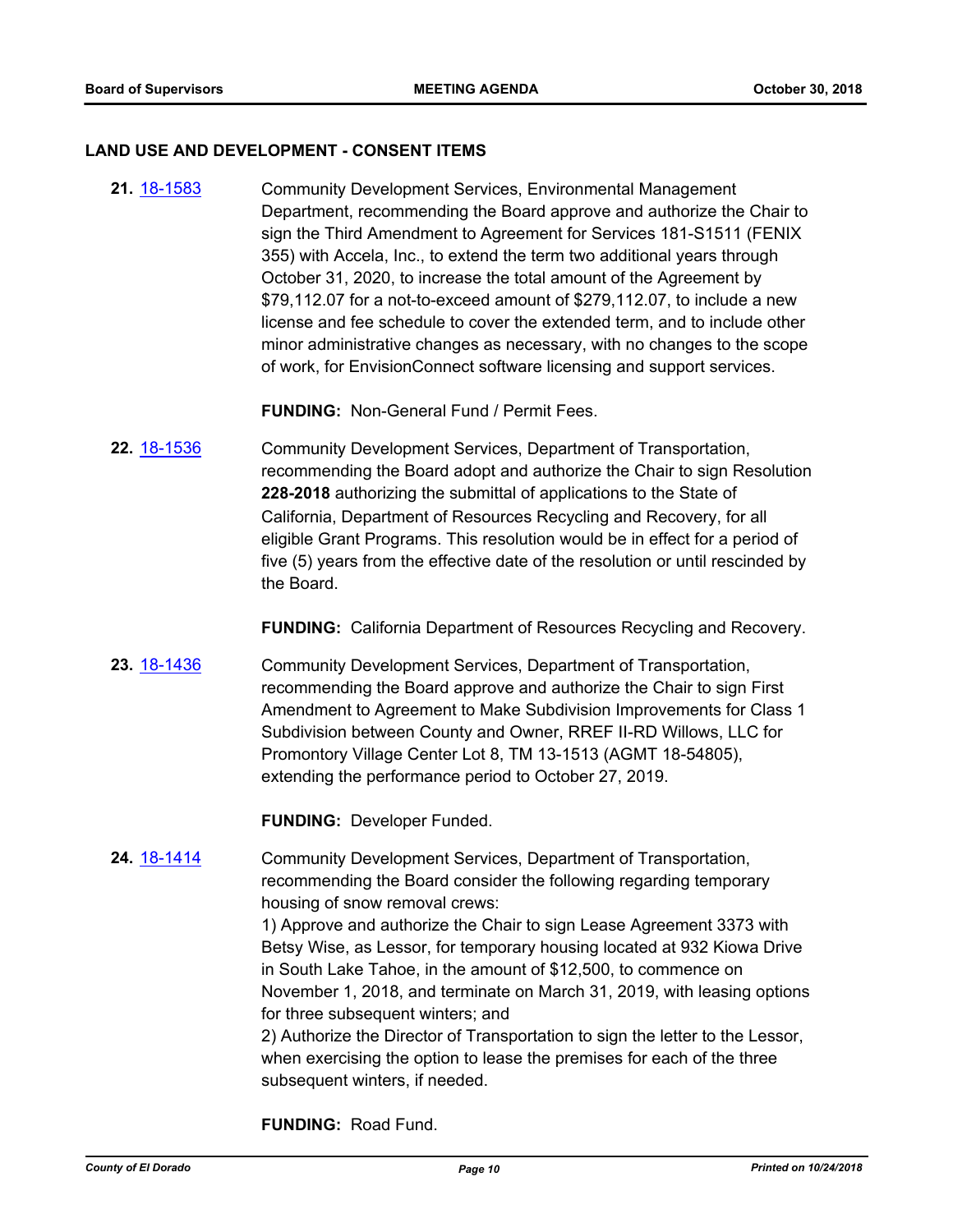25. [18-1566](http://eldorado.legistar.com/gateway.aspx?m=l&id=/matter.aspx?key=24917) Surveyor's Office recommending the Board: 1) Acknowledge and consent to the making of an Irrevocable Offer of Dedication for a Pedestrian Easement on Assessor's Parcel number 124-301-46; 2) Acknowledge and consent to the making of an Irrevocable Offer of Dedication for a Traffic Signal Easement on Assessor's Parcel number 124-301-46; and 3) Authorize the Chair to sign the Consent To The Making Of An Irrevocable Offer Of Dedication for the Pedestrian Easement and for the Traffic Signal Easement and to record the Irrevocable Offer of Dedication documents, with the Consent attached to the applicable dedication. Authorization for recording said Offer is pursuant to Government Code Section 7050.

**FUNDING:** N/A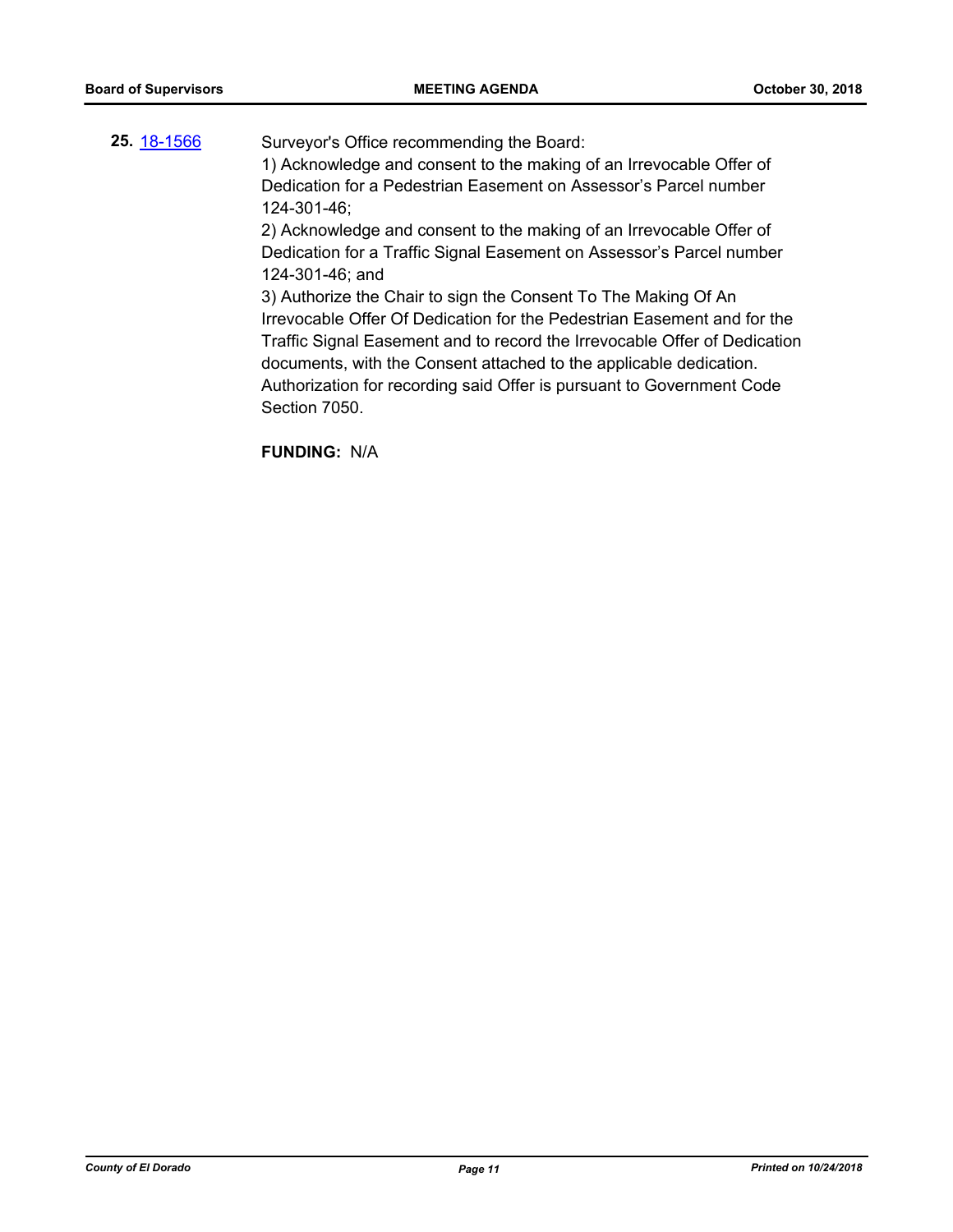#### **LAW AND JUSTICE - CONSENT ITEMS**

**26.** [18-1616](http://eldorado.legistar.com/gateway.aspx?m=l&id=/matter.aspx?key=24967) Probation Department recommending the Board approve a budget transfer reducing Services and Supplies by \$18,926 and increasing fixed assets by the same amount, for the purchase of video monitoring expansion packs previously authorized for purchase in the Services and Supplies category.

### **FUNDING:** General Fund.

**27.** [18-1553](http://eldorado.legistar.com/gateway.aspx?m=l&id=/matter.aspx?key=24904) Sheriff's Office recommending the Board authorize the Chair to: 1) Sign a Letter of Agreement between the Federal Emergency Management Agency's (FEMA) Emergency Management Institute (EMI) and the County of El Dorado to conduct the Preparing Communities for a Complex Coordinated Attack Integrated Emergency Management Course on April 15-18, 2019; and 2) Approve the Sheriff's Office of Emergency Services staff moving forward to coordinate and design this training with FEMA EMI for key County elected and appointed officials, executives and departments heads to learn how to enhance the community's emergency management system.

> **FUNDING:** Instruction will be coordinated with the Sheriff's Office of Emergency Services and provided by FEMA EMI at no cost to the County.

**28.** [18-1585](http://eldorado.legistar.com/gateway.aspx?m=l&id=/matter.aspx?key=24936) Sheriff's Office recommending that the Board consider the following: 1) Waive formal bid requirements in accordance with Purchasing Ordinance 3.12.160 Exemptions from Competitive Process, Sections B and C; and

> 2) Authorize the Purchasing Agent to issue a Purchase Order in the estimated amount of \$425,000 to SAFE Boats International, LLC for purchase of a boat for the purpose of providing boating safety and law enforcement patrol on the County's waterways:

**FUNDING:** General Fund.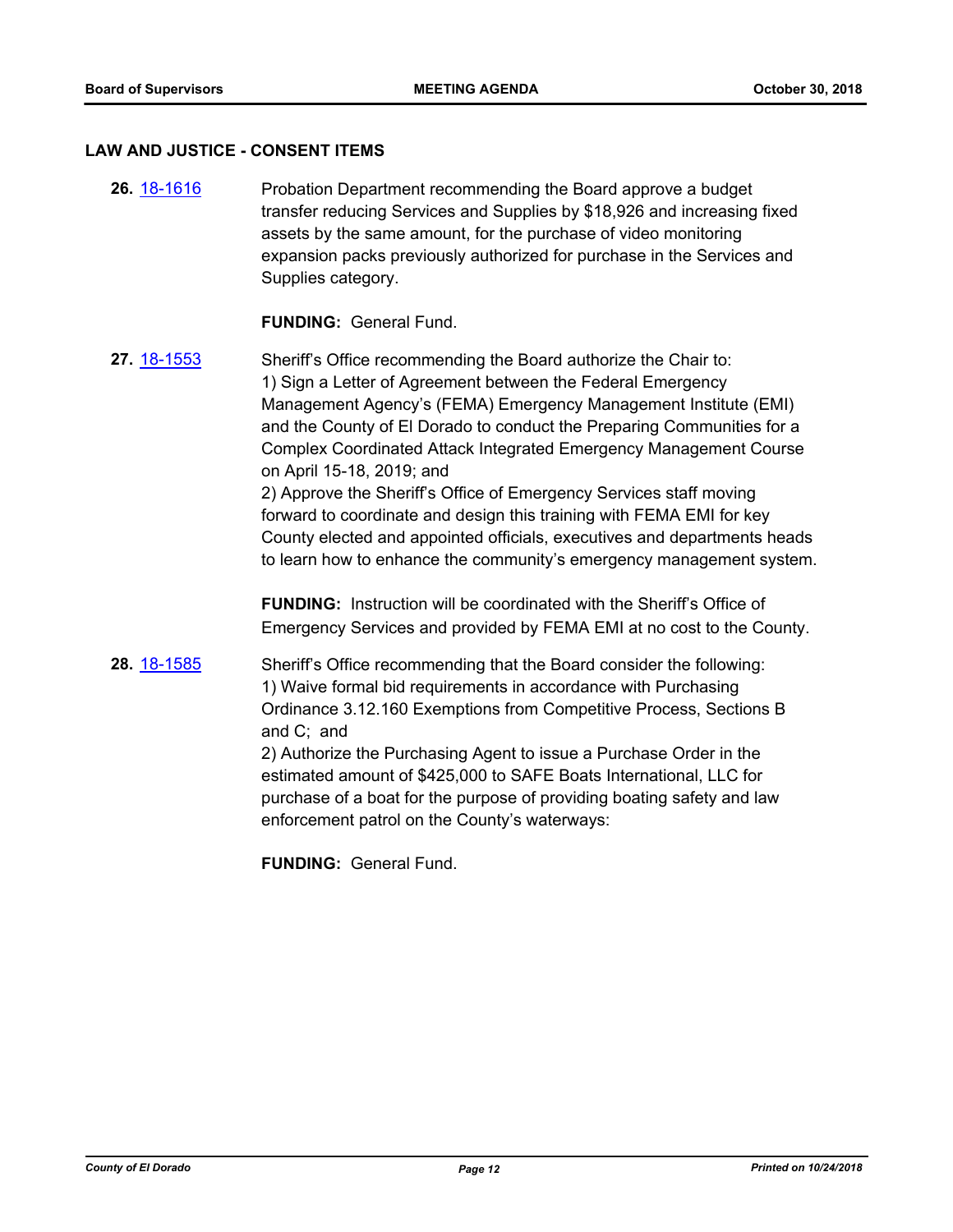# **29.** [18-1630](http://eldorado.legistar.com/gateway.aspx?m=l&id=/matter.aspx?key=24981) Sheriff's Office recommending the Board:

1) Make findings in accordance with Chapter 3.13, Section 3.13.030 County Ordinance, that it is more economical and feasible to continue contracting out forensic toxicology testing services with National Medical Services, Inc. as previously contracted in Agreement 214-S1710; 2) Approve and authorize the Chair to sign Agreement 3326 with National Medical Services, Inc., for forensic analysis and toxicology services in the amount of \$190,000 for the term November 1, 2018 to October 31, 2020; and

3) Authorize the Purchasing Agent, or designee, to execute further documents relating to Agreement for Services 3326, including amendments which do not increase the maximum dollar amount or term of the Agreement, and contingent upon approval by County Counsel and Risk Management.

**FUNDING:** General Fund.

## **END CONSENT CALENDAR**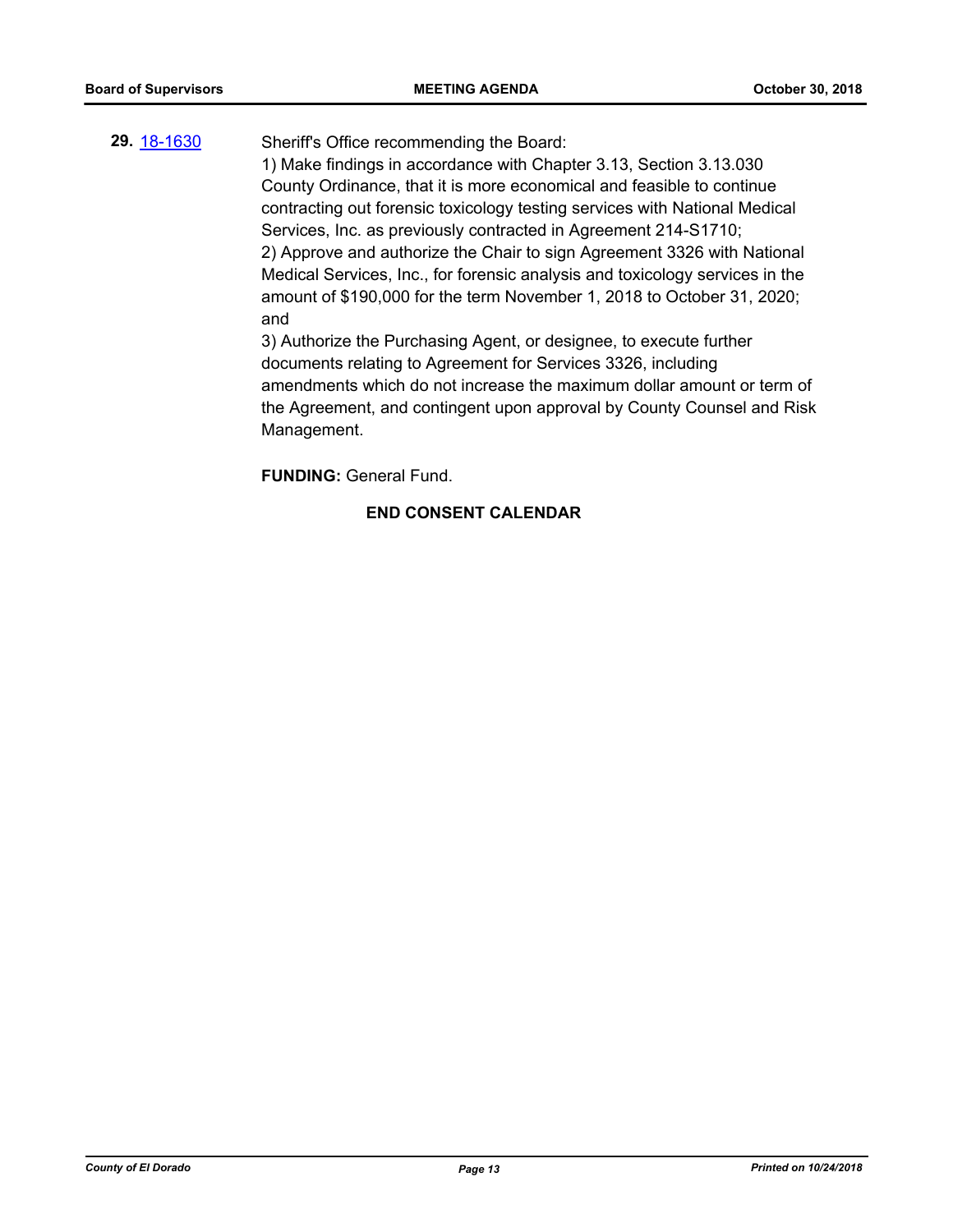### **DEPARTMENT MATTERS (Items in this category may be called at any time)**

**30.** [18-1605](http://eldorado.legistar.com/gateway.aspx?m=l&id=/matter.aspx?key=24956) Information Technologies Department, recommending the Board approve and authorize the Purchasing Agent to sign Agreement 3172 with AT&T Corp. for Calero Telecom Expense Management Services in accordance with competitively solicited RFP 7073 and County of Merced Agreement 2015156, in the amount of \$3,670 per month, exclusive of additional user license fees as needed, with an effective date retroactive to April 1, 2018 through March 31, 2020, to help the County manage and optimize the telecommunications services and the expenses associated with telecommunications services and networks, which may include voice, data and mobile communications. (Est. Time: 5 Min.)

> **FUNDING:** General Fund with partial cost recovery from A-87 Cost Allocation Plan.

**31.** [18-1554](http://eldorado.legistar.com/gateway.aspx?m=l&id=/matter.aspx?key=24905) Chief Administrative Office, Facilities Division, recommending the Board receive and file a presentation regarding the completion of the Buildings A and B Renovation Project. (Est. Time: 15 Min.)

### **FUNDING:** NA

### **10:00 A.M. - TIME ALLOCATION**

**32.** [18-1206](http://eldorado.legistar.com/gateway.aspx?m=l&id=/matter.aspx?key=24557) Supervisor Ranalli recommending Board receive a presentation provided by Laurence Crabtree, Forest Supervisor, Eldorado National Forest, on the Eldorado National Forest Reorganization that will consolidate the four Eldorado National Forest Ranger Districts into three Ranger Districts. The presentation will include information on the purpose, why the reorganization is important for the Eldorado National Forest, how the reorganization will affect the public and next steps for the reorganization process. (Est. Time: 30 Min.)

### **10:30 A.M. - TIME ALLOCATION**

**33.** [18-1600](http://eldorado.legistar.com/gateway.aspx?m=l&id=/matter.aspx?key=24951) HEARING - The Board is asked to consider a request from the Pioneer Fire Protection District ("District") to adopt and authorize the Chair to sign Resolution **232-2018** revising development impact mitigation fees for the District. (Est. Time: 15 Min.)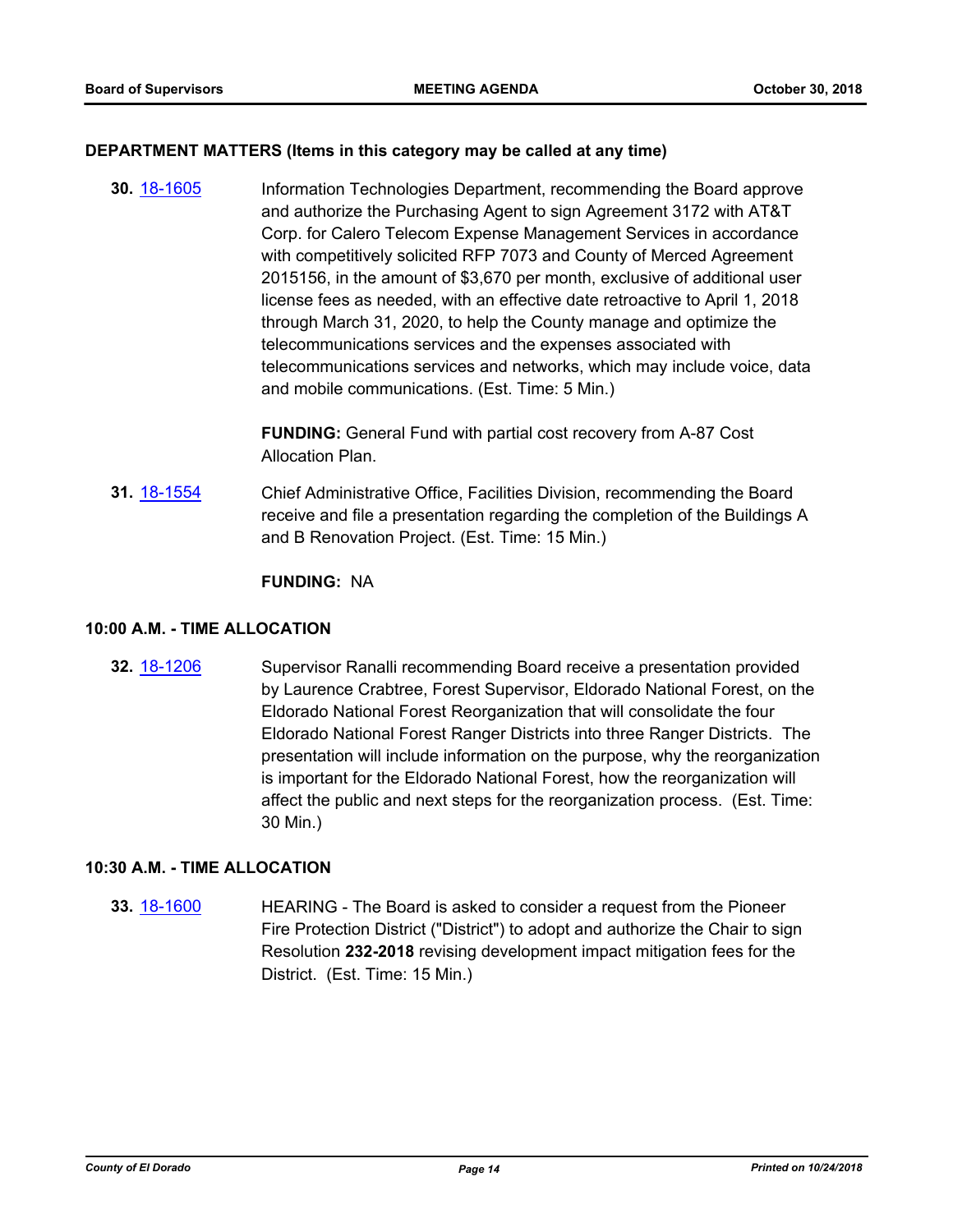**34.** [18-1638](http://eldorado.legistar.com/gateway.aspx?m=l&id=/matter.aspx?key=24989) Probation Department recommending the Board consider the following: 1) Receive an update on the local effect of Senate Bill 10 - Pretrial Services; and 2) Authorize the Chief Probation Officer to complete a non-binding letter of the County's intent, as required by the State Judicial Council of California, to contract with the Superior Court of El Dorado County to provide Pre-Trial services on behalf of the Court. (Est. Time: 30 Min.)

**FUNDING:** Revenue.

### **11:00 A.M. - TIME ALLOCATION**

- **35.** [18-1610](http://eldorado.legistar.com/gateway.aspx?m=l&id=/matter.aspx?key=24961) Health and Human Services Agency recommending the Board recognize Michelle Hunter upon her retirement from the County of El Dorado Health and Human Services Agency, and approve the Chair to sign a Proclamation recognizing Michelle's service and dedication to the clients in the Community Services Division of the Health and Human Services Agency. (Est. Time: 5 Min.)
- **36.** [18-1680](http://eldorado.legistar.com/gateway.aspx?m=l&id=/matter.aspx?key=25031) Supervisor Ranalli recommending the Board: 1) Approve and authorize the Chair to sign a Proclamation to recognize Veterans Day and to honor our veterans that will be presented during the Annual Veterans Day ceremony on Sunday, November 11, 2018; and 2) Approve and authorize the Chair to sign a Proclamation to recognize November 5 - 11, 2018, as Veterans Appreciation Week; and 3) Invite the members of the community to attend the Annual Veterans Day ceremony on Sunday, November 11, 2018, at 11:00 a.m. at the El Dorado County Veterans Monument. (Est. Time: 5 Min.)

**37.** [18-1685](http://eldorado.legistar.com/gateway.aspx?m=l&id=/matter.aspx?key=25036) Supervisor Ranalli recommending the Board: 1) Receive and file a presentation provided by Lance Poinsett, Veterans Service Officer, El Dorado County Veteran Affairs, that recognizes the community volunteers who dedicate their time, knowledge, energy and talents to assist the El Dorado County Department of Veteran Affairs in the delivery of services and programs that support veterans and their family members in the County of El Dorado; and 2) Approve and authorize the signatures of all five Board members on Proclamations that recognize these volunteers for their service. (Est. Time: 30 Min.)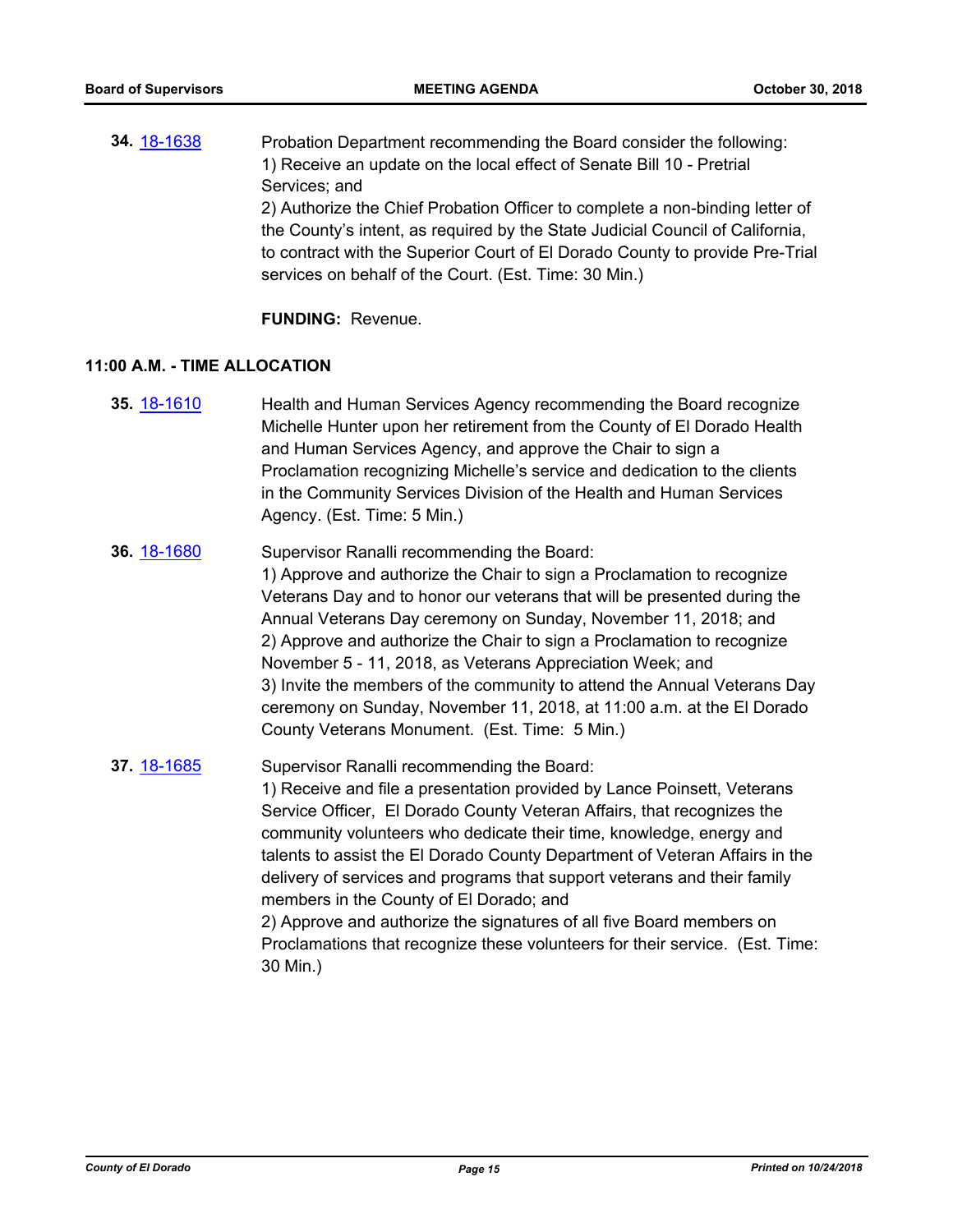# **2:00 P.M. - TIME ALLOCATION**

| 38. 18-1563 | HEARING - To consider the recommendation of the Planning Commission<br>on the Cabodi project (Rezone Z18-0007) to allow a rezone from Timber<br>Production to Forest Resource, 160-Acre to correct a documented<br>mapping error on property identified by Assessor's Parcel Number<br>040-080-06, consisting of 45.25 acres, in the Mount Aukum/South County<br>area, submitted by El Dorado County; and staff recommending the Board<br>take the following actions:<br>1) Find that the project is exempt pursuant to California Environmental<br>Quality Act Guidelines Section 15061(b)(3);<br>2) Find that the project is consistent with Government Code Sections<br>51131 through 51134, the General Plan and Zoning Ordinance as<br>presented;<br>3) Approve an immediate rezone for Assessor's Parcel Number<br>040-080-06;<br>4) Approve Z18-0007 rezoning Assessor's Parcel Number 040-080-06<br>from Timber Production to Forest Resource, 160-Acre based on the<br>Findings presented; and<br>5) Adopt Ordinance 5095 for said rezone. (Supervisorial District 5) (Est.<br>Time: 10 Min.) |
|-------------|--------------------------------------------------------------------------------------------------------------------------------------------------------------------------------------------------------------------------------------------------------------------------------------------------------------------------------------------------------------------------------------------------------------------------------------------------------------------------------------------------------------------------------------------------------------------------------------------------------------------------------------------------------------------------------------------------------------------------------------------------------------------------------------------------------------------------------------------------------------------------------------------------------------------------------------------------------------------------------------------------------------------------------------------------------------------------------------------------------|
| 39. 18-1631 | Community & Economic Development Advisory Committee (CEDAC)<br>recommending the Board:<br>1) Receive and file a presentation from the CEDAC "Explore Energy<br>Alternatives" Ad-Hoc Committee on Community Choice Aggregation<br>$(CCA)$ ; and<br>2) Approve CEDAC's recommendation asking the Board to direct staff to<br>explore the feasibility of forming a CCA in El Dorado County, including:<br>a) Continuing advisory discussions with Pioneer Energy, Lancaster Choice<br>Energy and other CCAs;<br>b) Contacting the cities of Placerville and South Lake Tahoe and<br>determining their level of interest in participating in a Joint Powers<br>Authority CCA;<br>c) Developing an Request for Proposal for a Feasibility Study: and<br>d) Return to the Board with the proposals and cost estimates received for<br>the Feasibility Study to request further direction on how the Board would<br>like to proceed. (Est. Time: 1 Hr.)<br><b>FUNDING: General Fund.</b>                                                                                                                      |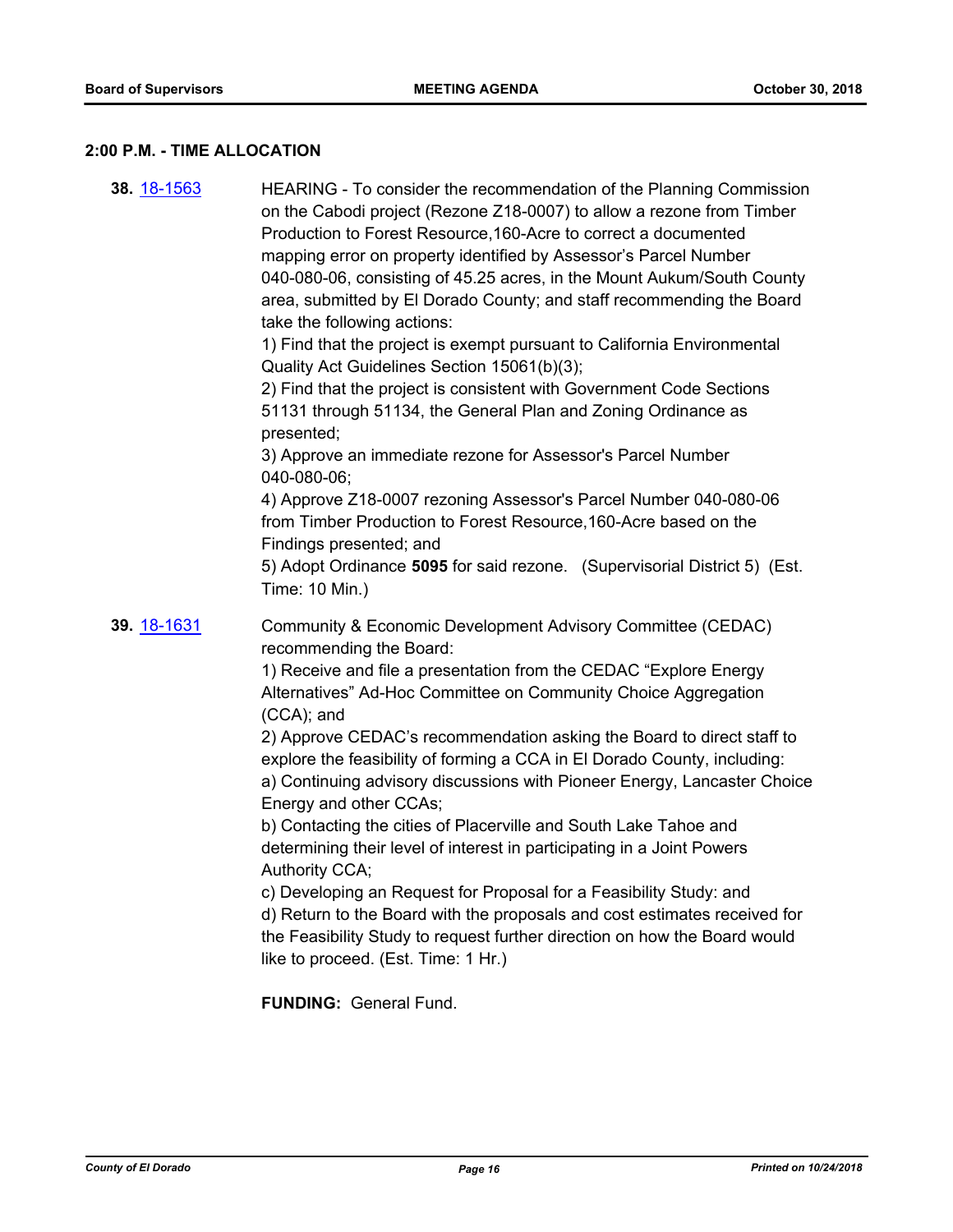### **ITEMS TO/FROM SUPERVISORS**

**CAO UPDATE**

**ADJOURNMENT**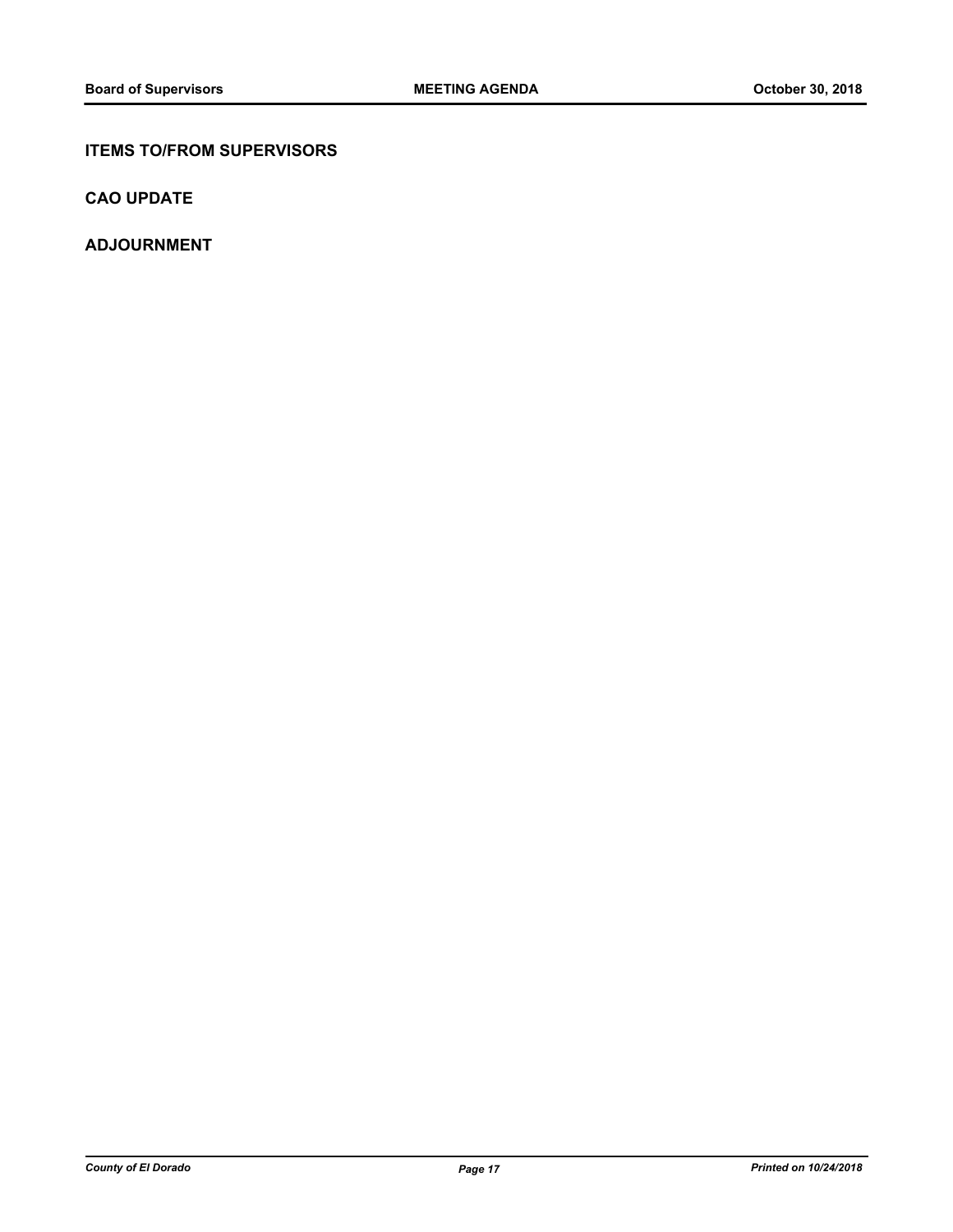### **CLOSED SESSION**

| 40. 18-1603 | Pursuant to Government Code Section 54957.6 - Conference with<br>Labor Negotiator: County Negotiator: Director of Human Resources<br>and/or designee. Employee organization: El Dorado County Employees<br>Association Local 1 representing employees in the General, Professional,<br>and Supervisory Bargaining Units; Operating Engineers Local 3<br>representing employees in the Trades & Crafts and Corrections<br>Bargaining Units; Deputy Sheriffs Association representing employees in<br>the Law Enforcement Unit; and El Dorado County Managers Association.<br>(Est. Time: 30 Min.) |
|-------------|--------------------------------------------------------------------------------------------------------------------------------------------------------------------------------------------------------------------------------------------------------------------------------------------------------------------------------------------------------------------------------------------------------------------------------------------------------------------------------------------------------------------------------------------------------------------------------------------------|
| 41. 18-1637 | Conference with Legal Counsel - Existing Litigation pursuant to<br>Government Code Section 54956.9(d)(1). Title: County of El Dorado v.<br>Amerisourcebergen Drug Corporation, et al. Case 2:18-at-679; Number of<br>potential cases: (1). (Est. Time: 10 Min.)                                                                                                                                                                                                                                                                                                                                  |
| 42. 18-1684 | Conference with Legal Counsel - Existing Litigation pursuant to<br>Government Code Section 54956.9(d)(1). Title: Thomas Austin and Helen<br>Austin v. the County of El Dorado, El Dorado County Superior Court Case<br>PC20150633. Number of potential cases: (1). (Est. Time: 10 Min.)                                                                                                                                                                                                                                                                                                          |
| 43. 18-1664 | Conference with Legal Counsel - Initiation of Litigation pursuant to<br>Government Code Section 54956.9(d)(4). Number of potential cases: (1).<br>(Est. Time: 5 Min.)                                                                                                                                                                                                                                                                                                                                                                                                                            |
| 44. 18-1679 | <b>Pursuant to Government Code Section 54957- Threat to Public</b><br>Services or Facilities. Title: Consultation with County Security Officer<br>Jimmy Gonzalez. (Est. Time: 20 Min.)                                                                                                                                                                                                                                                                                                                                                                                                           |
| 45. 18-1683 | <b>Conference with Legal Counsel - Significant Exposure to Litigation</b><br>pursuant to Government Code Section 54956.9(d)(2). Title:<br>DR-R18-0001/Saratoga Retail Phase 2. Number of potential cases: (1).<br>(Est. Time: 10 Min.)                                                                                                                                                                                                                                                                                                                                                           |
| 46. 18-1542 | <b>Pursuant to Government Code Section 54957- Public Employee</b><br>Performance Evaluation. Title: Chief Probation Officer. (Est. Time: 20<br>Min.)                                                                                                                                                                                                                                                                                                                                                                                                                                             |